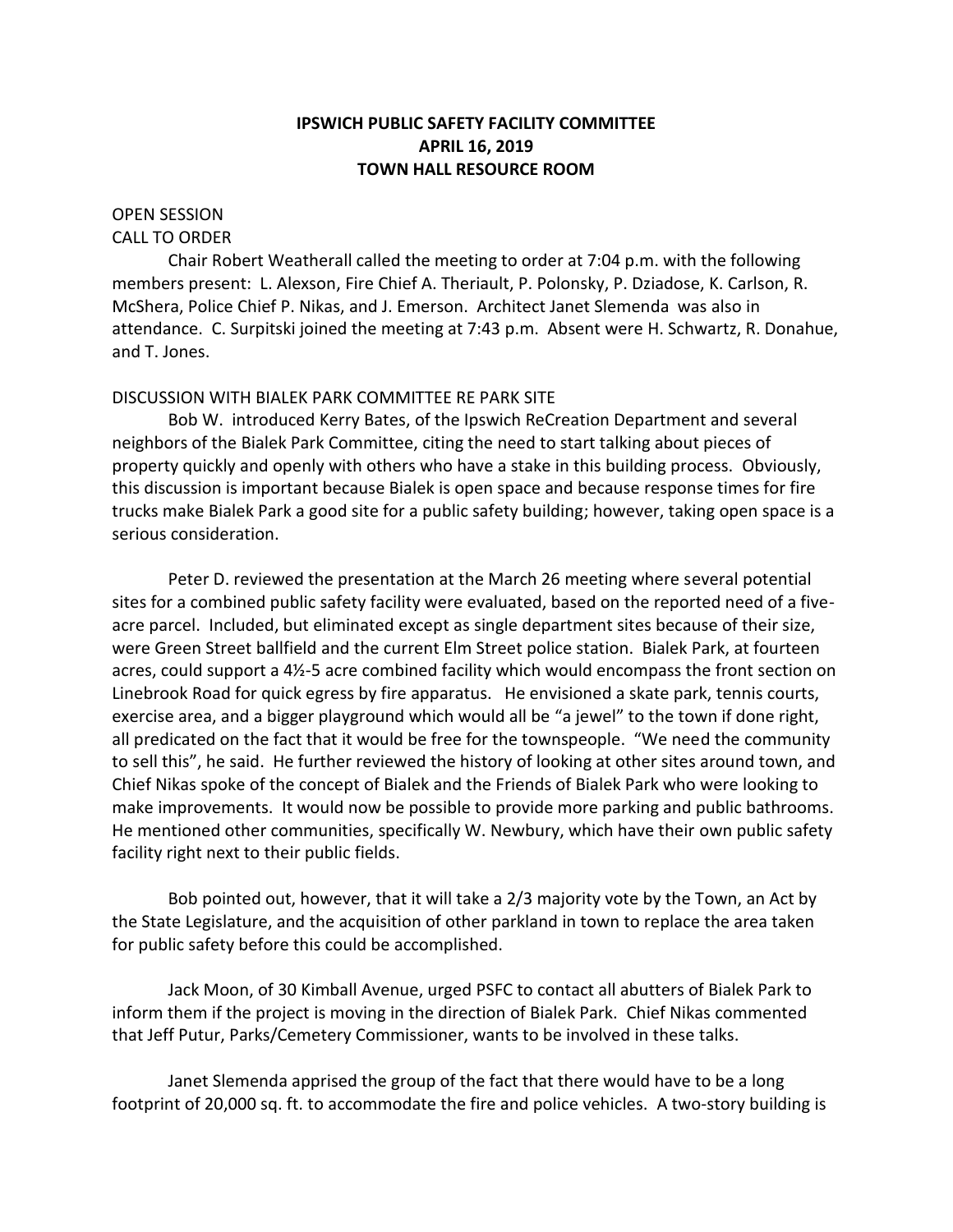not out of the question. She gave examples looking at about twenty years out, including fire and police where shifts overlap (double parking). With community rooms, parking grows larger than it might appear. Generators, antennas, aprons in front of the building, a Sally port for police which must have an apron for moving the person and locked doors--all of these things take up more space than a regular building. Five acres is the high point for area. The building would cover ½ acre and parking, two acres. In reference to response time, Chief Andy said that any movement of a public safety building one mile in any direction, would mean that two minutes response time is lost in the opposite direction. He also commented that the crowded conditions at the firehouse currently mean a delay of at least 30 seconds.

Ms. Slemenda asked the Bialek neighbors for their comments. Jack Moon explained that, while some people say that Bialek isn't used much, he (and Tim Donovan of 39 Kimball Avenue) explained that the area is surrounded by condos without backyards and parents bring their children to enjoy the park and picnic there all day. Baseball and softball teams use the park. Bob Gambale (of the Zoning Board) commented that with 40B projects on small parcels of land, there is virtually no space for outdoor activities. The Powder House complex was approved with the condition that the residents could have free membership at the Y behind it. Donovan and Gambale gave support for the PSFC with a rejuvenation of the park.

## DISCUSSION WITH THE ARCHITECT

Janet distributed and reviewed her summary drafts of shared, stand-alone police, and stand-alone fire department facilities. A sampling of information follows:

|                | #1 Shared spaces total: 7,451 sq.ft.            |                           |
|----------------|-------------------------------------------------|---------------------------|
|                | Fire                                            | grand total 18,141 sq.ft. |
|                | $\overline{u}$<br>Police                        | 10,396 sq.ft.             |
|                | #2 Stand-alone Fire grand total 24,516 sq.ft.   |                           |
| Parking for 40 |                                                 |                           |
|                | #3 Stand-alone Police grand total 16,997 sq.ft. |                           |
|                | Parking for 49                                  |                           |

A shed for other vehicles 2,900 sq.ft.

Space has been allowed for ambulance service.

Population increase in the town is not expected to increase greatly; maybe to 16,000 in time.

Janet said this is not an extravagant plan, and the challenge is looking into the future. She commented on how terrible the current fire and police facilities are, especially mentioning mechanical and storage facilities, without insulation, and ceiling heights which might not be legal. She advised against renovation. The Chiefs will continue reviewing and changes will come when the design itself is done. The feasibility study acts as guidelines.

Janet distributed and reviewed her new schedule for progress. The site assessment is on hold: Elm and Green Streets will only hold one department. Bialek Park on Linebrook Road is questionable. The scenario is political. A phased project and/or splitting to two sites will cost